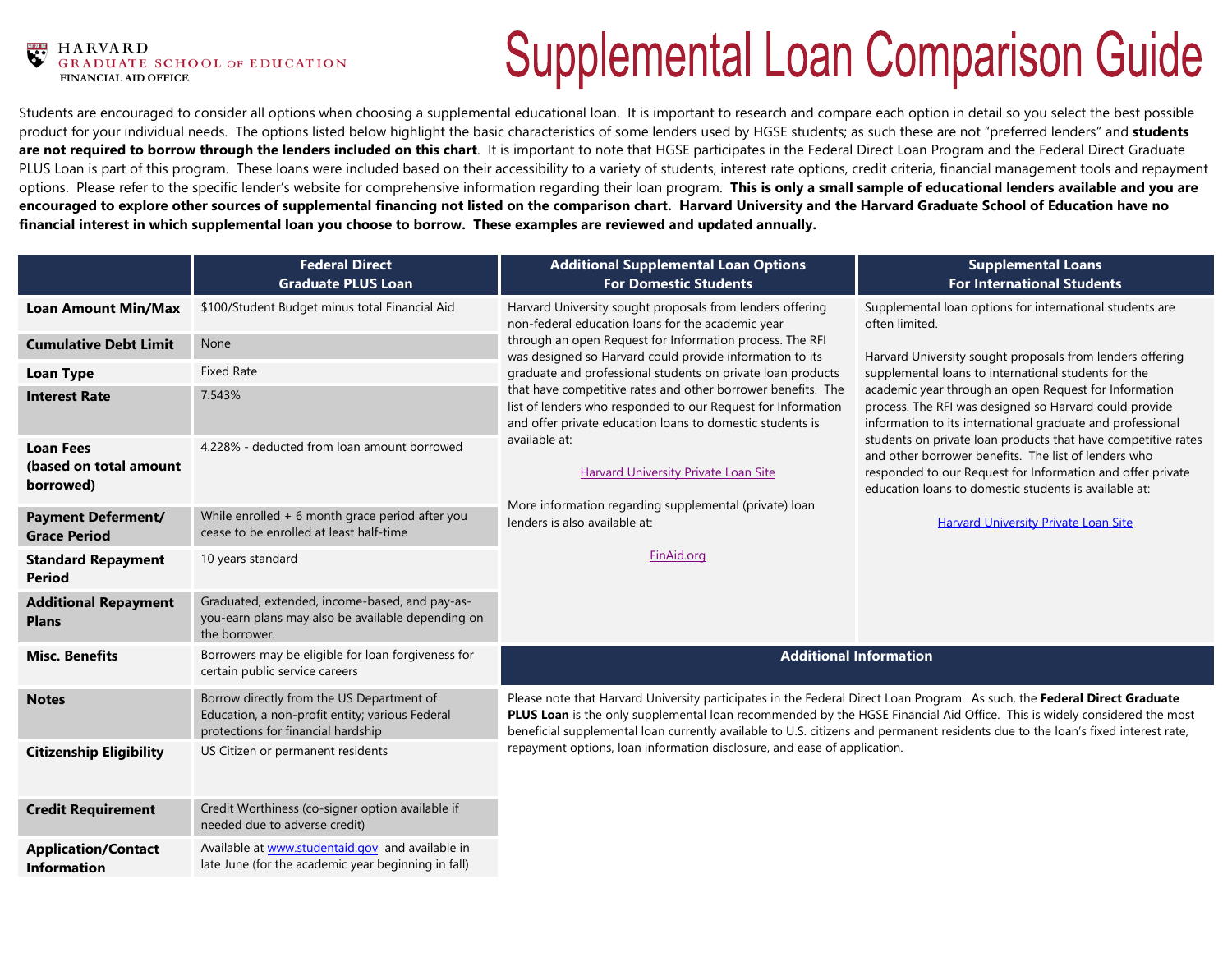# Supplemental Loan Comparisons - Choosing the Best Option to Suit Your Individual Needs

We strongly encourage you to consider all the factors involved in choosing a supplemental loan program, such as interest rates, credit check conditions, loan terms, repayment options and benefits, as well as personal financial preference. **Harvard University and the Harvard Graduate School of Education have no financial interest in which supplemental loan you choose to borrow.**

Your borrowing choice is a personal decision. This information can assist you in making an informed evaluation regarding your supplemental borrowing for your time at HGSE. There are a number of factors to think about when choosing a supplemental loan program. We encourage you to read these materials and make your decision based on the overall merit of a loan program and not simply the total cost.

<span id="page-1-5"></span>The following information will cover these main topics:

- [Federal vs. Private Supplemental](#page-1-0) Loans
- [Citizenship Requirements](#page-1-1)
- [Credit Requirements](#page-1-2)
- **►** [The Impact of Your Credit](#page-1-3)
- **→ [Your Expectation of Interest Rates](#page-1-4)**
- ◆ [Your Risk Tolerance](#page-2-0)
- **►** [Pros and Cons of Fees](#page-2-1)
- **►** [Repayment Incentives](#page-2-2)
- **►** [Logistics of Repayment](#page-2-3)
- [Total Cost](#page-2-4)

# <span id="page-1-0"></span>**Federal vs. Private Supplemental Loans**

Federal Supplemental Loans (Graduate PLUS Loans) generally have more favorable deferment and repayment terms than most supplemental loans offered by private lenders, such as:

- A variety of repayment plans to help manage your payment amounts and budget
- $\Rightarrow$  Unlimited deferment while enrolled in school at least  $\frac{1}{2}$  time in a degree-granting program
- $\Rightarrow$  Protections should you become permanently and totally disabled
- $\Rightarrow$  The option of forbearance during temporary periods of financial hardship
- $\Rightarrow$  The possibility of loan forgiveness and/or cancellation for certain public service careers

Many, but not all, private lenders also offer flexible deferment and repayment terms. It is important to consider these terms should you ever need to take advantage of them. [BACK TO TOPICS](#page-1-5)

# <span id="page-1-1"></span>**Citizenship Requirements**

Your citizenship status will have an impact on which loan program you can borrow through:

- $\Rightarrow$  As a domestic or permanent resident student, you can borrow through any loan program.
- $\Rightarrow$  As an international student, you can only borrow through limited programs such as the HUECU Student Choice Loan Program, which lends to international students. [BACK TO TOPICS](#page-1-5)

# <span id="page-1-2"></span>**Credit Requirements**

In general the Graduate PLUS credit review is less stringent than the private supplemental loan credit review. The bullets below give you more details regarding credit requirements.

- $\Rightarrow$  Graduate PLUS loan approval is based on your credit worthiness. A basic credit check will be run. This means that if you are found to be 90 days or more delinquent on the repayment of any debt or the subject of a default, bankruptcy discharge, foreclosure, repossession, tax lien, wage garnishment or write-off of a Title IV debt during the last five years, your application will be denied.
- $\Rightarrow$  Approval for private supplemental loan programs is based on your credit score or other credit criteria. This often takes into account all of the above, as well as how many credit cards you hold, the limit on each of those cards and the amount that is accruing in interest. There are other factors that go into your credit score, and you should not think that you will improve you credit score by canceling a credit card. If you need tips on improving your credit score, refer to the credit section of our website or go to www.annualcreditreport.com. **BACK TO TOPICS**

# <span id="page-1-3"></span>**The Impact of Your Credit**

Your credit could impact your interest rate and the program through which you can borrow.

- $\Rightarrow$  If you have excellent credit, some lenders will offer you a better rate.
- $\Rightarrow$  If you have poor credit, you can try to apply for a Graduate PLUS Loan since the credit criteria is not as stringent as a private loan.
- $\Rightarrow$  If you are denied a Graduate PLUS Loan, you may apply with a creditworthy endorser (co-signer) or you will need to apply to a different private supplemental loan program.
- <span id="page-1-4"></span> $\Rightarrow$  If you fail the credit check of any private loan program you may be required to reapply with a co-applicant or co-signer. [BACK TO TOPICS](#page-1-5)